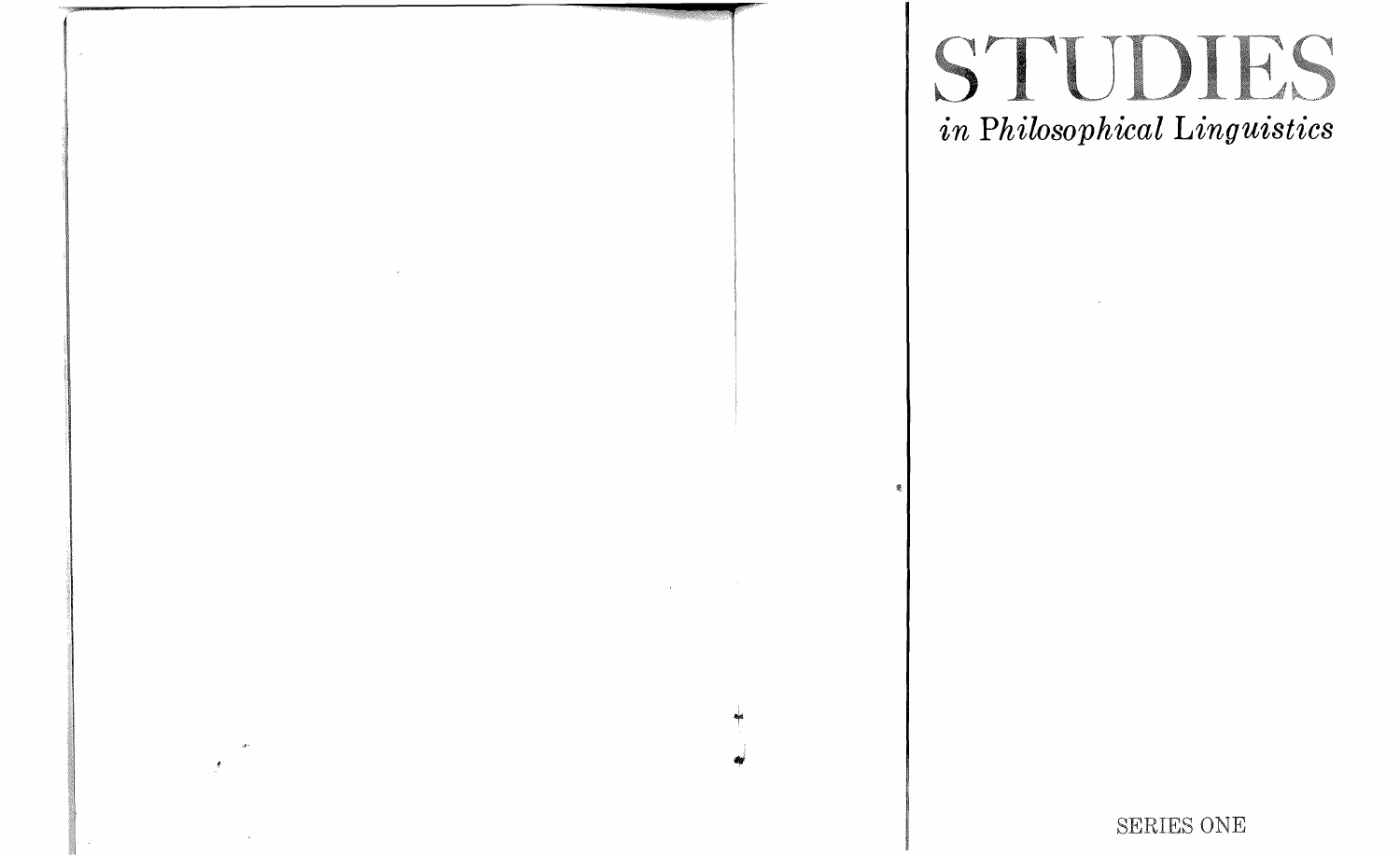to run into snags. I have not taken issue with what I take to be Caton's main point, which is that epistemic qualification is extensive in English and that it must be explained in the deep syntax by the postulation of phrase structure rules which introduce EQs. Although I think that Caton's treatment of these matters can and must be improved, I feel that his approach is essentially correct, and that his interest in the phenomenon of epistemic qualification is more than justified.

> Richard T. Garner The Ohio State University

## **AUXILIARIES AS MAIN VERBS**

O. This paper has two major parts. In paragraph 1, I present ten arguments that indicate that auxiliaries and verbs are really both members of the same lexical category, verb. In paragraph 2, I present two arguments which indicate that they must be main verbs. That is, I will argue that in deep structure, each of the five underlined words in (1)

(1) Boris must have been being examined by the captain,

must be the main verb of some underlying S: all verbs (this term covers what have traditionally been called adjectives, auxiliaries, the copula, and true verbs) are directly dominated by VP in deep structure.

 $1.1.1.$ Under the present analysis of English, there are at least three rules (Subject-Verb Inversion, Neg Placement and VP Deletion) which mention the term shown in (2) as part of their SD:

 $\left(\left\{\begin{matrix} M \\ \text{have} \\ \text{be} \end{matrix}\right\}\right)$ (2 ) Tns

For instance, VP Deletion, which produces sentences like (3),

| $(3)$ Mike | built a house<br>is building a house<br>may build a house<br>must have been building a house<br>has a house<br>\is sick | and Tom | did<br>1s<br>max<br>must have beer<br>has<br>ldoes | C CI |
|------------|-------------------------------------------------------------------------------------------------------------------------|---------|----------------------------------------------------|------|
|            |                                                                                                                         |         |                                                    |      |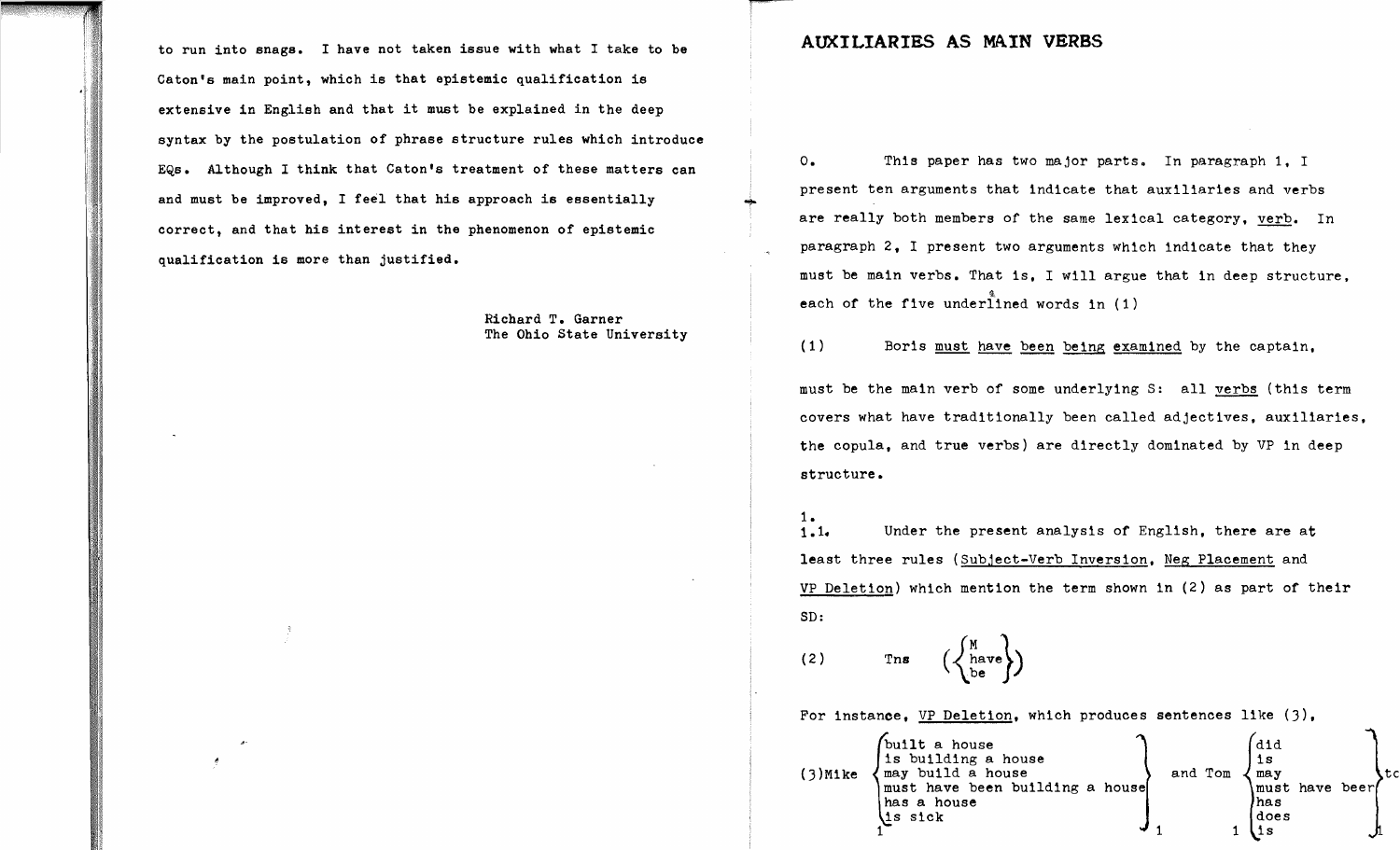presumably mentions the term shown in (2). In the present theory, this is a double accident: firstly. (2) is a very strange term (it is not even a constituent. and there is no explanation for why such a term should appear in widely separated rules. which appear to have nothing to do with one another); and secondly. the theory makes the claim that the items mentioned in (2) have no similarity which would predispose them to function together -(2) is as natural a term. in this theory, as the one shown in  $(4)$ 

$$
\begin{pmatrix} 4 \end{pmatrix} \qquad \text{Prep} \left( \begin{Bmatrix} N \\ \text{toast} \\ \text{and} \end{Bmatrix} \right)
$$

I suggest that (2) should be replaced in all rules which mention it by the entirely natural constituent shown in (5).

 $(5)$  $1+v$  $\left|+\mathrm{Aux}\right|$ 

1.2. The so-called copula, be, should really be analyzed as a true verb and should be assigned the feature  $[+Aux]$ . One piece of evidence for this is the fact that in languages whose basic order is SVO. the order in copular sentences is S be O; in SOV languages. the order is SO be. Another is the fact that be undergoes Gapping just as real verbs do:

 $(6)$   $\qquad$   $\qquad$   $\qquad$   $\qquad$   $\qquad$   $\qquad$   $\qquad$   $\qquad$   $\qquad$   $\qquad$   $\qquad$   $\qquad$   $\qquad$   $\qquad$   $\qquad$   $\qquad$   $\qquad$   $\qquad$   $\qquad$   $\qquad$   $\qquad$   $\qquad$   $\qquad$   $\qquad$   $\qquad$   $\qquad$   $\qquad$   $\qquad$   $\qquad$   $\qquad$   $\qquad$   $\qquad$   $\qquad$   $\qquad$   $\qquad$   $\qquad$ b. I am American, and Bill (is) Canadian.

Furthermore, there is a rule,  $Q$  Hopping, which moves quantifiers like all, both, each, etc. over be.

(7) They 
$$
\begin{Bmatrix} \text{all} \\ \text{both} \\ \text{etc.} \end{Bmatrix}
$$
 are  $\text{Handsome} \rightarrow \text{They are } \begin{Bmatrix} \text{all} \\ \text{both} \\ \text{etc.} \end{Bmatrix}$  handsome.

Q Hopping also moves quantifiers over auxiliaries (under various conditions) - they have all gone, they must both have left, etc. Since be is a verb, and since this rule groups be and the auxiliaries. it provides some evidence that the latter are also verbs. I propose that both be treated as having the feature analysis shown in (5).

For many speakers. there is a difference in acceptability  $1.3.$ between (8a) and (8b),

(8) a. He, forced me to be examined by D. e. Hito.  $b.*$  He, forced me to be examined by him,.

although other speakers do not make this distinction. This appears to be due to a transformational constraint. of a very mysterious sort. which may be able to extend indefinitely far down into embedded sentences. if (9) **is** ungrammatical.

?? I want Mary to convince Tom to get Peter to  $(9)$ try to force Jack to be examined by me.

The constraint seems to be that no agent in a for-to or Poss-Ing complement can be identical to the subject of a higher sentence, as long as only for-to or Poss-Ing sentences intervene between this agent and the subject.

Given this very rough statement of the constraint, the ungrammaticality of (lOb) provides some evidence that the may of permission is a true verb. Which has a first person subject. when used as a performative, as in (1Ca), or an unspecified NP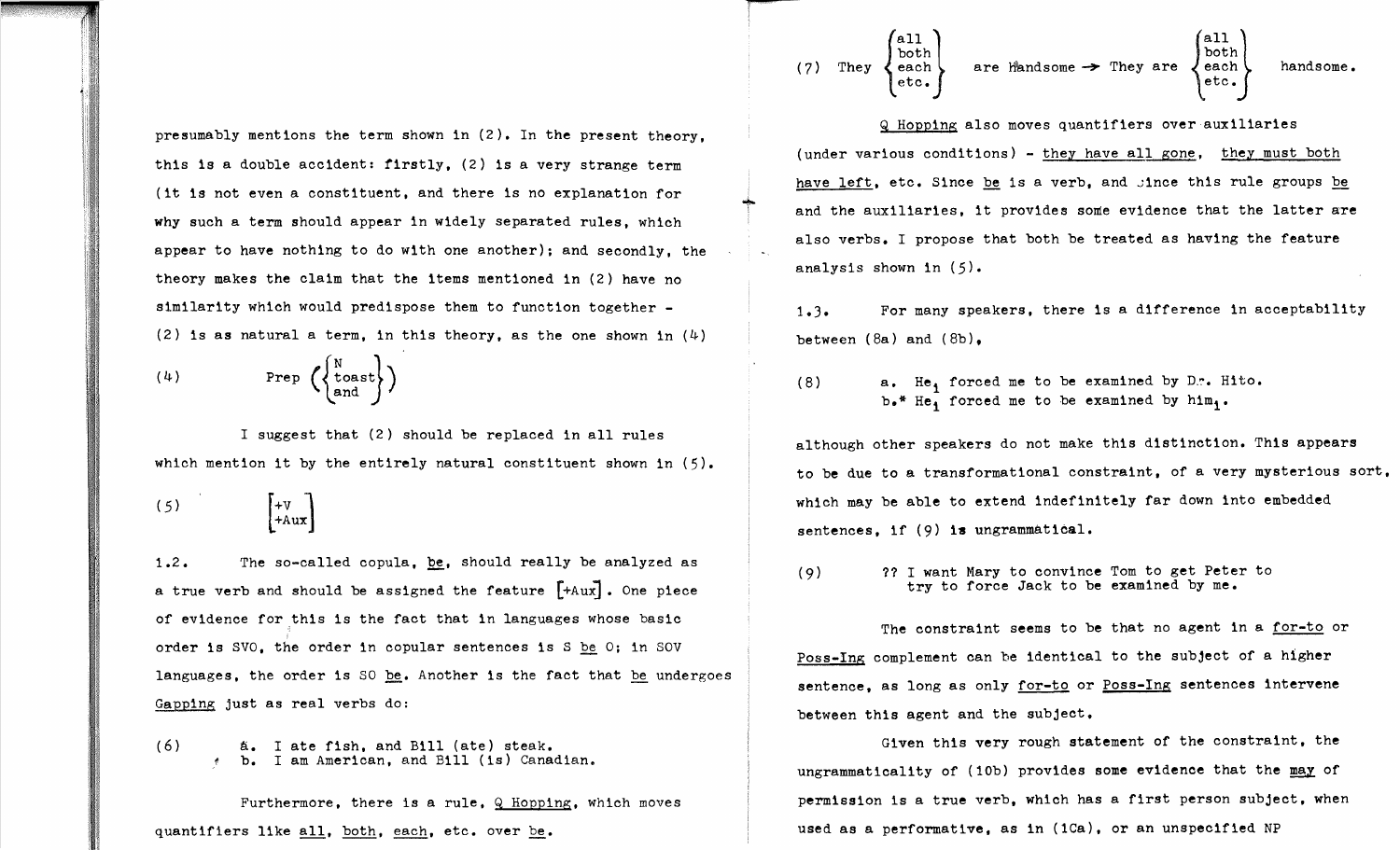undergoes the rule of Flip.

(10) a. You may gladly be examined by Dr. Rito. b. \*You may gladly be examined by me.

(Notice also the expected switch of first to second person in questions: \*May Tom be examined by you?)

If the sentences in (10) are derived from roughly the structures that underlie  $(11)$ , the ungrammaticality of  $(10b)$  can be explained by the constraint mentioned above.

( 11) a. I gladly allow you to be examined by Dr. Rito. b. \*I gladly allow you to be examined by me.

But the rule of Flip applies only to verbs - hence the fact that it must apply to may argues that this modal is also a verb.

 $1.4.$  The verb force requires a [-stative] verb as the main verb of its complement sentence, while the verb seem, with a for-to complement. requires a [+stative] main verb.

(12) a. I forced Dr. Mensch to 
$$
\{ \text{learn} \}
$$
 the answer.   
\nb. Dr. Mensch seems to  $\{ \text{mean} \}$  the answer.

If the full range of auxiliaries which appear in the  $(16)$ complements of these verbs is studied. rity shown in (13) comes to light: the interesting complementa-<br>
b. It may seem that we will win, to our glorious

(13)  $\left(\begin{array}{c}\n\text{learn the answer} \\
\text{known the answer}\n\end{array}\right)$   $\left(\begin{array}{c}\n\text{mean the answer} \\
\text{known the answer}\n\end{array}\right)$ \*know the answer<br>\*be sleeping be sleeping \*be sle-eping be sleeping subject, as in <u>Bars may stay open until 5 in England</u>, and which I forced him to  $*$ have slept  $*$  -He stems to  $*$  have slept be allowed to leave \*be allowed to leave service to be allow<br>\*be bald be bald If the auxiliaries be(ing) and have(en), the passive auxiliary  $be(en)$  and the copula be are analyzed as being true verbs. with the features  $[+Aux]$  and  $[+stative]$ , then the facts in (13) can all be subsumed under the generalizations expressed in  $(14)$ .  $(14)$  force (also coax, avoid, etc.) requires a  $[$ -stative] verb in the next lowest sentence seem (also be reported, turn out, happen, etc.), when used with a for-to complement, require a [+stative] verb in the next sentence down. The problems raised by such sentences as (15) require special treatment.  $(15)$ a. Max forced me to be photographed. b. I forced John to be reading when Judy left. c. Dr. Mensch seems to learn the answers. In order to state  $(14)$  in a maximally simple way, it is necessary to analyze the auxiliaries of (13) not only as verbs. but as main verbs. This argument, therefore, belongs in part in  $\S$  2 below. 1.5. The word so is a pro-S  $(cf. (16))$ . a. I hope that we will win in Vietnam, but no sane

president. but it doesn't seem so to me.

man hopes so.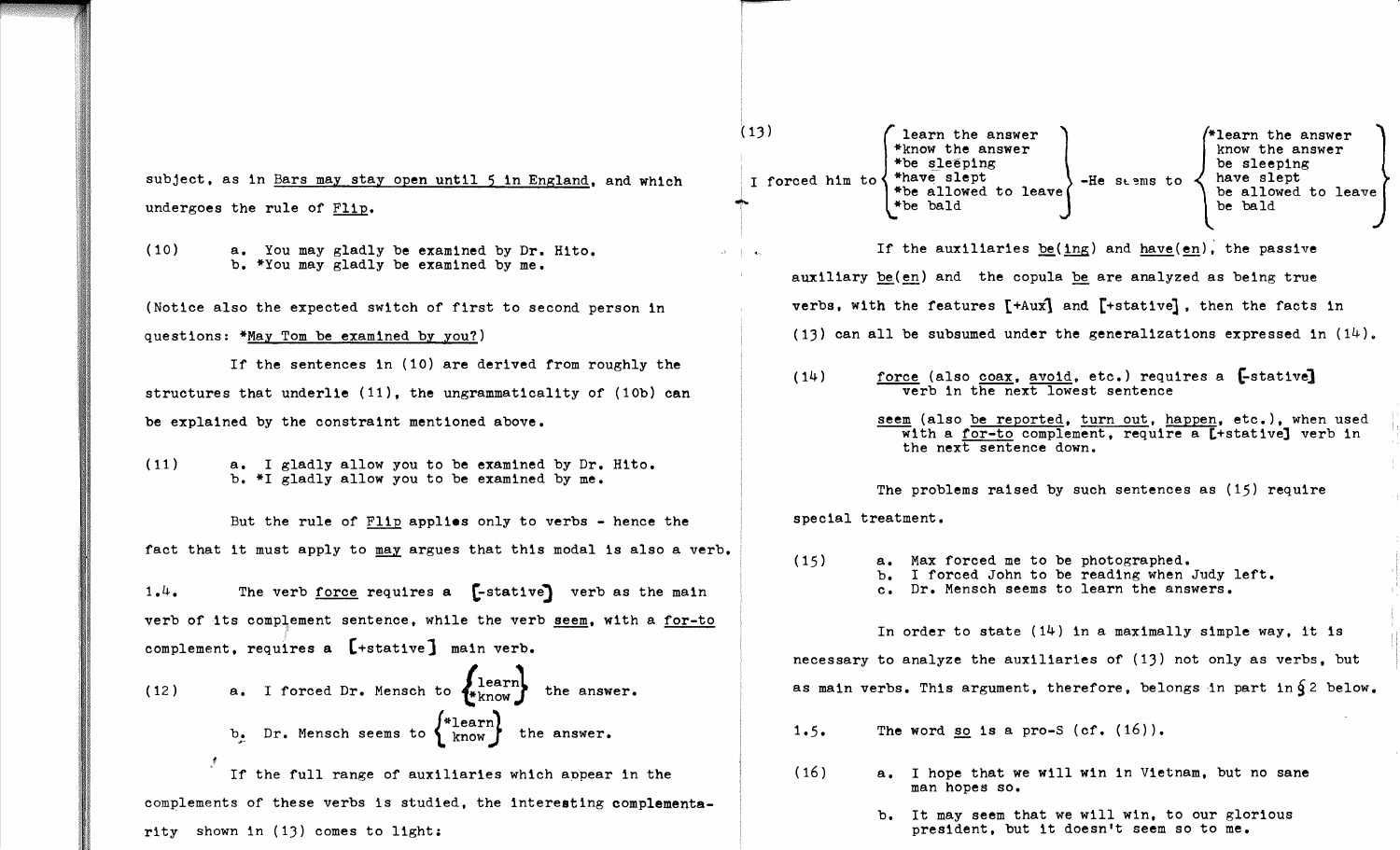

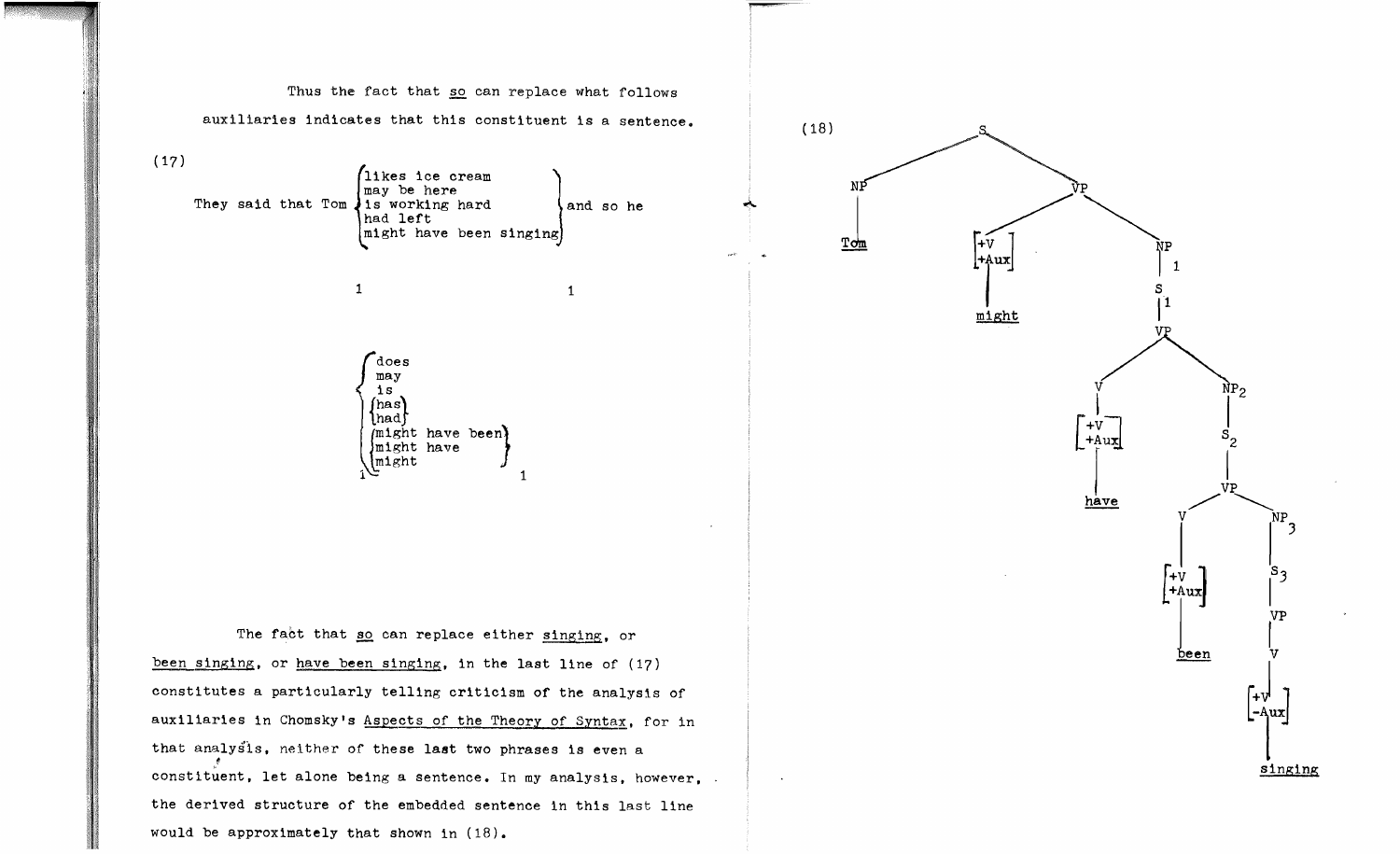and since exactly the same structure would appear in the second conjunct of the last line in  $(17)$ , the rule which substitutes so for an identical sentence would be able to replace  $S_3$ ,  $S_2$ , or  $S_1$ , thus yielding the three possible output sentences, after the has been permuted to the front of the second conjunct. The reason that  $S_3$ ,  $S_2$ , and  $S_1$  do not prune will be discussed in Chapter 3 of my forthcoming monograph Variables in Syntax.

1.6. The NP nodes in (18) are motivated by the appearance of which and that in (19),



for in other sentences, which and that replace NP. Thus, this argument and the one in paragraph 1.5 both show auxiliaries to manifest synthetic phenomena characteristic of true verbs with sentential complements.

1.7 The rule of S Deletion converts (20a) into (20b).

(20) I know that our cause is lost, but no one else knows that our cause is lost.

**b.** I know that our cause is lost, but no one else knows it. If the deep structure of Max was chortling is that shown in (21), and if the deep structure of Ottokar muss singen, 'Ottokar must where the verb be requires the participle ing to be added to the sing', is that shown in  $(23)$ ,

next verb down,



then the same rule of  $S$  Deletion can be used to produce  $(22)$ .

(22) Max was chortling when I got up yesterday morning and he was still at it when I went to bed that night.

1.8. The rule of S Deletion appears in the grammar of German,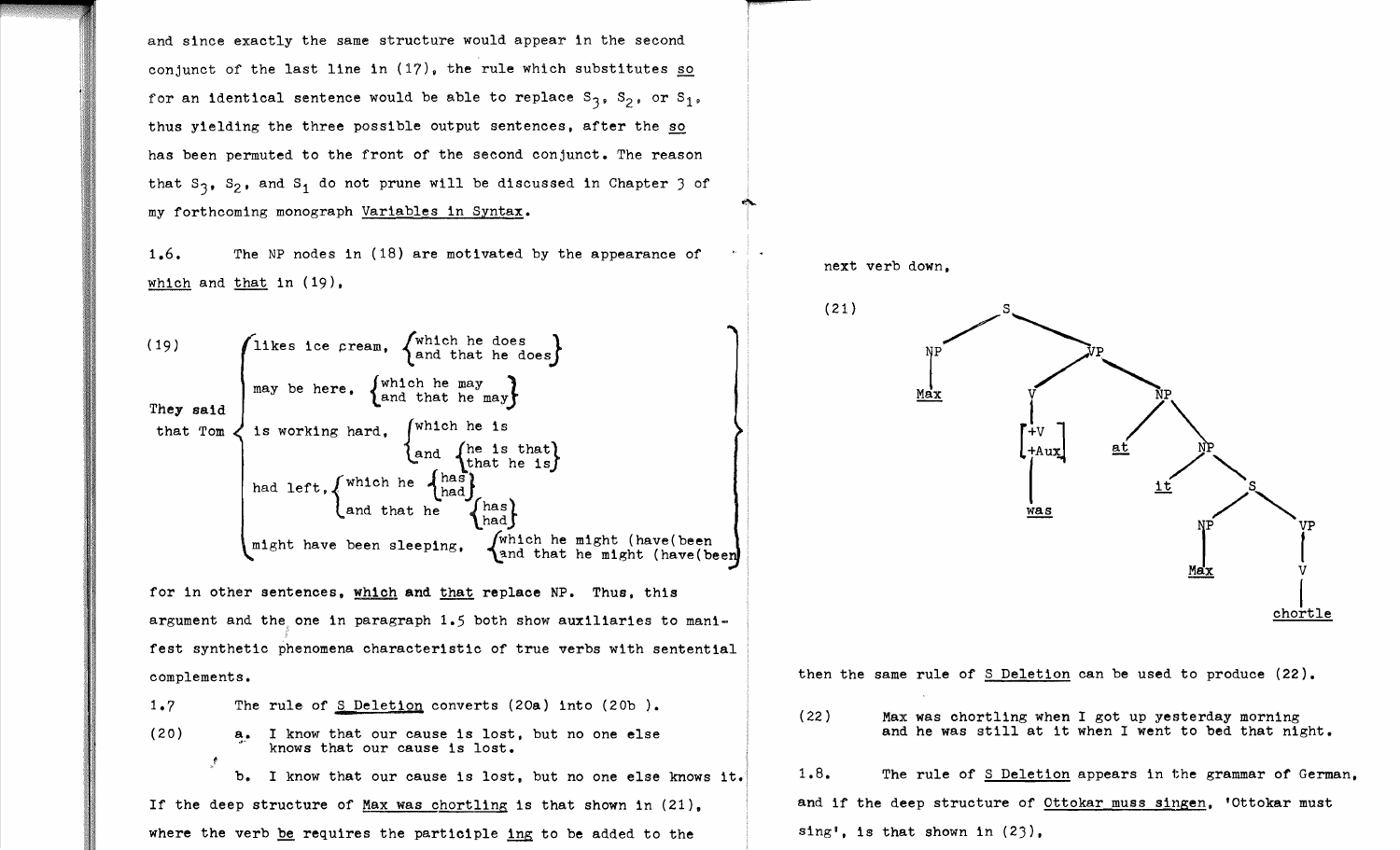

There are sentences which are identical to  $(24)$  except that forms of the verb mussen 'must' have been replaced by forms of konnen 'can', wollen 'want to', sollen 'ought to', or durfen 'be allowed to', which indicates that these elements which have been analyzed as modal auxiliaries in the past, should really be analyzed as being trüe verbs, differing from 'real' verbs like versuchen 'try' *t*  only ln 'haying the feature (+ModaI1 , where the latter has the feature (-Modal] •

The fact that (25) is ungrammatical

du musst es auch (25) \*Ottokar muss Krebs haben, und { das musst du auch (Ottokar must have cancer and you must (it) too.) is related to the fact that (26) is grammatical: (26) Es muss sein, dass Ottokar Krebs hat.<br>'It must be that Ottokar has cancer.' I would claim that both come from roughly the same deep structure.

a structure containing an intransitive verb  $\frac{\text{u}}{\text{m}}$ ssen, such as the one shown in  $(27)$ , which underlies the first clause of  $(25)$ .



 $(27)$ 

1.9. There are such transitive-intransitive verb pairs in English, too; the syntax of these will be investigated in detail in David M. Perlmutter's forthcoming dissertation (M.T.T. 1967). In particular, the verb may appears both transitively and intransitively in deep structures. Sentence (28) is ambiguous: one structure which underlies it is shown in (29), the other in (30).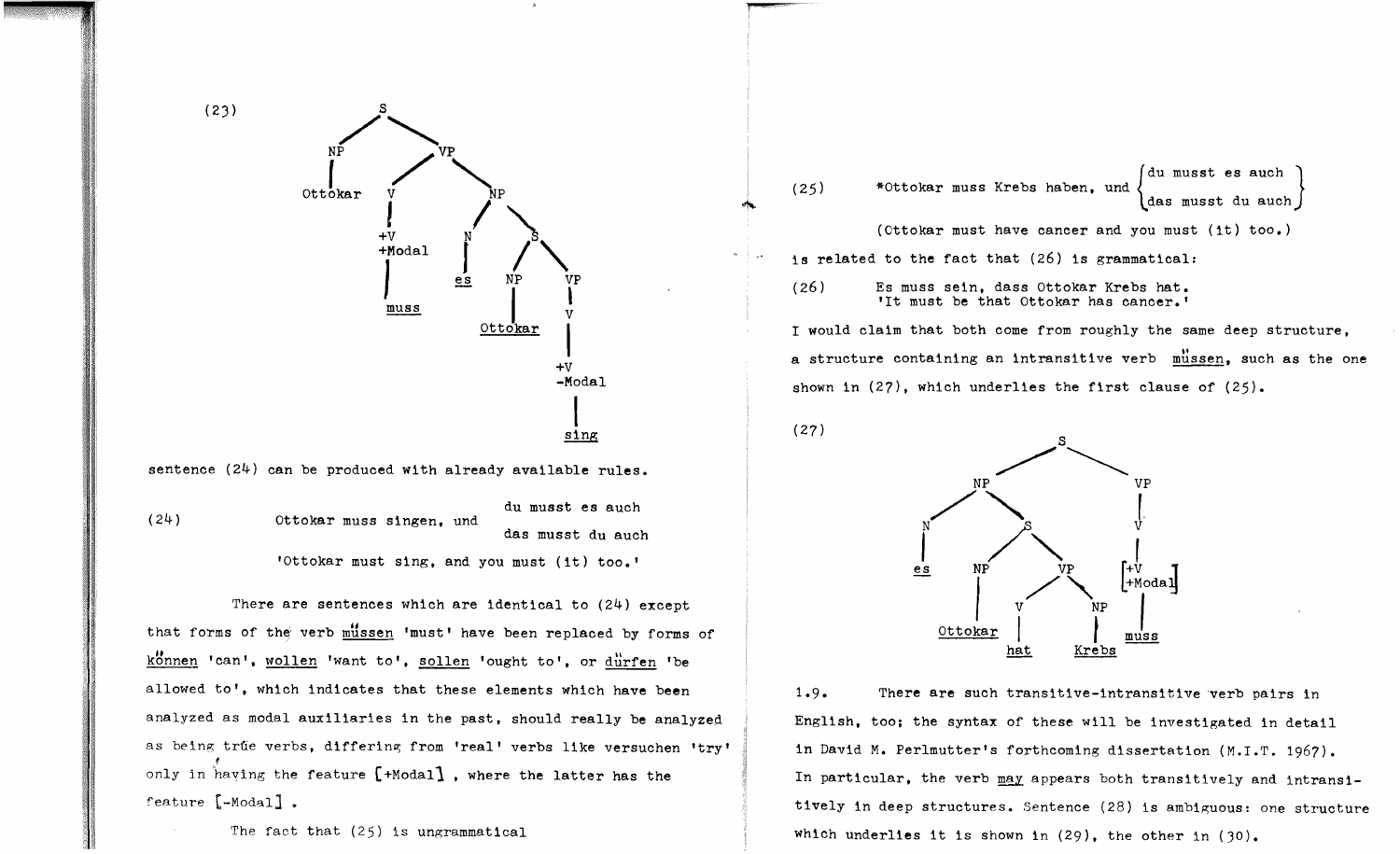



Sentence (28) can be disambiguated by the adverbs gladly and posgibly: (31a) can only derive from a structure like (29), and (31b) from one like (30).

(31) a. Windows may gladly be broken by rioters. b. Windows may possibly be broken by rioters.

(29 S The fact that (31b), but not (31a), has a version which begins with the expletive there

> (32) a. \*There may gladly be windows broken by rioters. b. There may possibly be windows broken by rioters.

seems to parallel the fact that sentences with intransitive verbs like happen, turn out, etc. can also start with this expletive.

(33) a. There happened to'be a commissar present. There turned out to be a catfish in the drain.

This could be accounted for by making the rule which inserts there cyclic. It would apply on  $S_2$  in (30) after the passive had been formed. Then, when It Replacement applies, on  $S_1$ , the derived subject there would end up as the superficial subject of the intransitive verb may. It is not clear to me at present how (32a) is to be excluded, for if the rules of Passive and There Insertion apply to  $S_2$  in (29), and this derived subject there is then made a constituent of the higher sentence by  $It$  Replacement on  $s_1$ , the rule of  $\underline{F11p}$  should be able to apply, resulting in the ungrammatical (32a). I include a discussion of this case here not because I have an analysis which can account for the ungrammaticality of this sentence, but only because I feel that it is significant that the sense of  $(28)$  for which There Insertion can apply is the one related to sentence  $(34)$ , which contains may as an intransitive.

(34) It may be that Windows will be broken.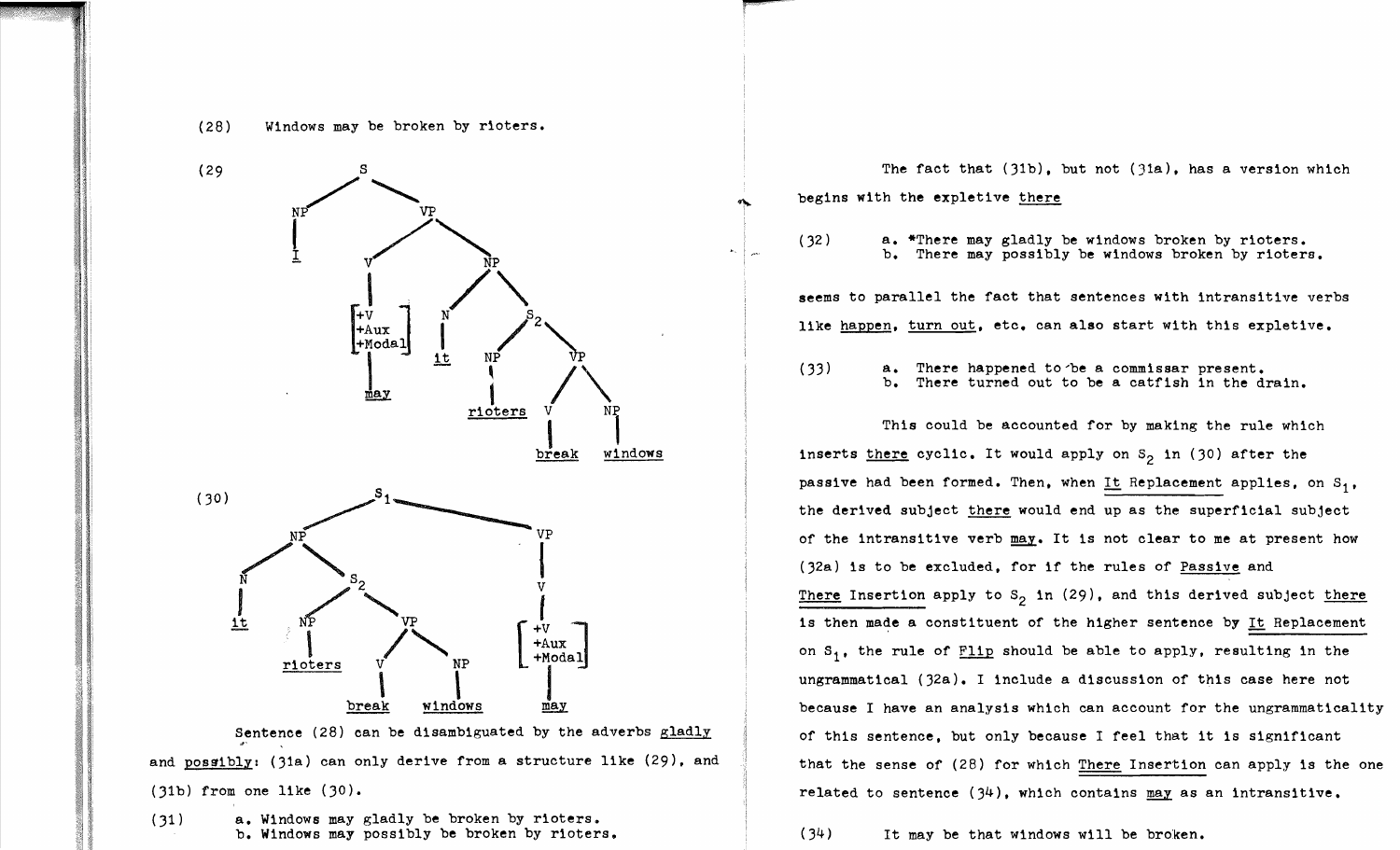But many problems remain, and at present I cannot account for them satisfactorily with my analysis.

1.10. The sentences in (35) are felt to be variants of one another.

 $(35)$  a. Ella doesn't need to go.<br>b. Ella need not go. b. Ella need not go.

Yet in the Aspects analysis, these sentences come from totally different deep structures: (36) for (35a), and (37) for (35b)





**;x** .. <sup>1</sup>

.~ .

In this analysis, then, the only similarity between the sentences in  $(35)$  is phonological  $-$  it is a phonetic accident that there is a modal which is a homonym of a true verb. an accident which requires no more comment than the fact that the modal may is also homonymous with the name of a month.

In my analysis. however. both sentences in (35) would be derived from (38).

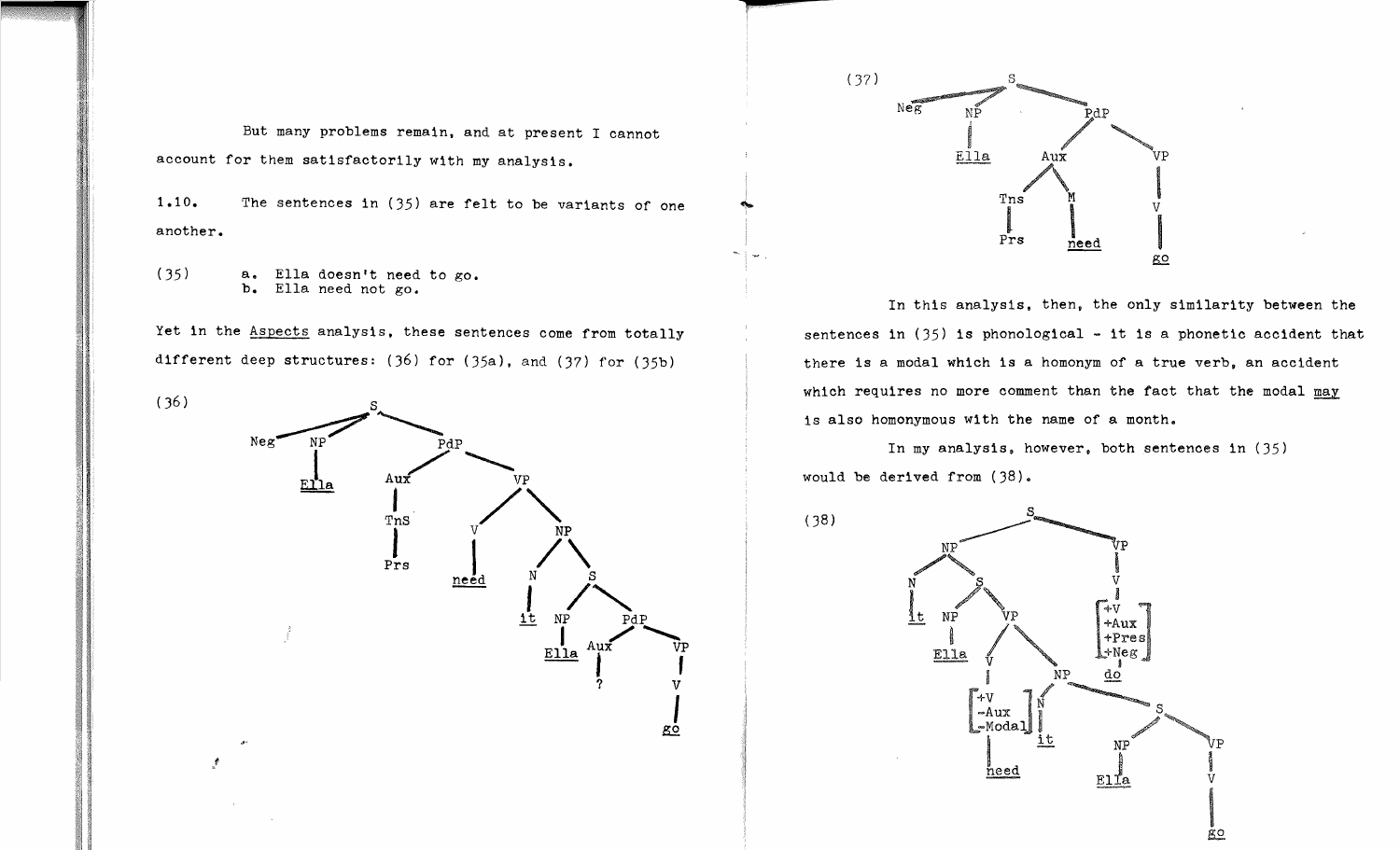I am not sure of the deep structure source of negation, and so I have temporized by analyzing it as a feature of the highest  $\begin{bmatrix} +V \\ +Aux \end{bmatrix}$ , which carries the tense. To this structure, the optional rule in (39) can apply.

(39) 
$$
\left\{\frac{\text{dare}}{\text{need}}\right\}
$$
  $\rightarrow$   $\left\{\begin{array}{l}\n+\text{Aux} \\
+\text{Modal}\n\end{array}\right\}$   $\wedge$  negative contexts

This rule is of course only a mnemonic for the correct rule - in particular, I have not tried to reconstruct the phrase "negative contexts". But (J9) should apply to produce the sentences in  $(40)$ , but not those in  $(41)$ .

- (40) a. W111v need not leave. b. How long need he fear your wrath? c. Need he be so cruel? d. He was crueler than he need have been. e. I don't think he need have eaten so much. f. I dare eat only what my doctor allows me to eat.
- (41) a. \*Who need telephone her? b. \*If she need leave, she's to call me. c.??It's too bad that he need be so heartless. d. \*1 don't think he dare eat so much.

Clearly much detail must be filled in to convert (39) into an adequate rule, but the outlines, at least, seem to be reasonably clear.

If (39) does not apply to (38), the infinitival complementizer, to, will not be deleted; and, after  $[+Ne\alpha]$  has been spelled out as not, to the right of do, the verb on which it is marked, the rule which substitutes the next lowest verb for do, when this verb immediately follows do, will not apply. But if (39) does apply, a rule substituting modals for the tense verb will apply, and the not will again get spelled out to the right of the verb

on which it Is marked. which is now the new modal need. The rules, then, must be ordered as shown in (42).

 $(42)$   $\left\{\frac{\text{dare}}{\text{need}}\right\}$   $\longrightarrow$   $\left[\begin{matrix} + \text{Aux} \\ + \text{Moda1} \end{matrix}\right]$ 

Modal Substitution for Tense Verb Negative Spelling Out Subject Verb Inversion Verb Substitution for Tense Verb Q Hopping

One final rule must apply to delete the infinitival complementizer in (J5b). It is possible that this rule can be made to be the same as the independently necessary rule whioh deletes to after the active forms of make, see, and hear  $(constant (43a) with (43b)).$ 

(43) a. The FBI  
\n
$$
\begin{cases}\n\text{made} \\
\text{hearc}\n\end{cases}
$$
\nPeter curse.  
\nb. Peter was  
\nheard  
\nbeard  
\nbeard

Although many details remain to be filled in, the broad outlines of this analysis should be clear. In the Aspects analysis, however, not only would no rules directly relate (35a.) and (J5b) (it would only be possible to exhibit their relatedness by claiming that the lexical entry for the verb need and the one for the modal are somehow similar), but it would be diffioult to exclude sentences like (44).

$$
(44) * James \begin{Bmatrix} \text{dare} \\ \text{need} \end{Bmatrix} \text{ read this book.}
$$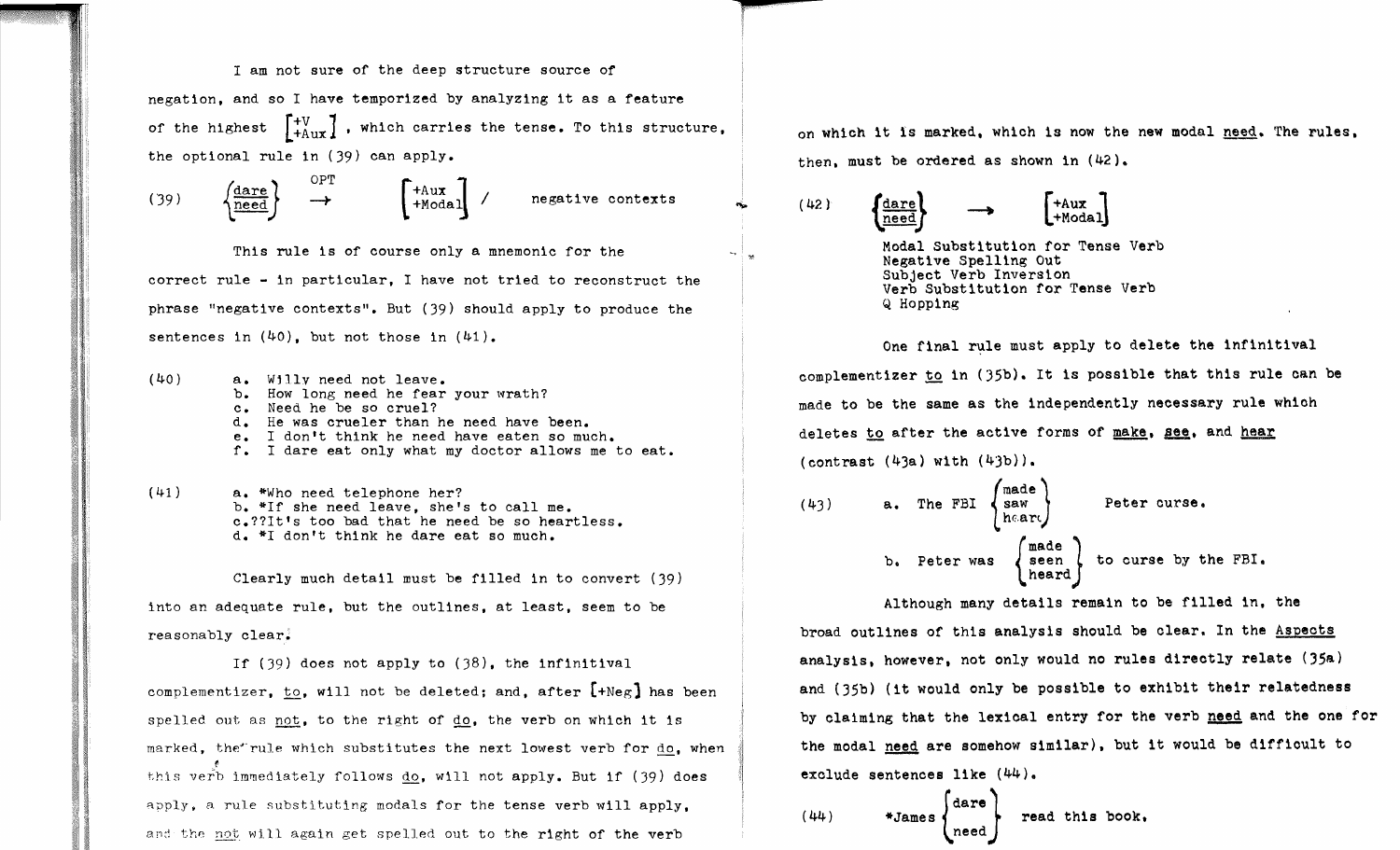Presumably some new kind of deep structure constraint would have to be devised to exclude (44). This is possible only if the term "negative context" turns out to be definable in terms of deep structure properties - not derived structure ones. Whether this is possible is not known at present.

 $2.$  $2.1.$ The first piece of evidence for the stronger hypothesis, that not only are auxiliaries  $\lceil + \sqrt{1} \rceil$ . but they are each the head V of some VP. comes from German. In my forthcoming paper "Gapping and the Order of Constituents". I argue that the direction in which the rule of Gapping operates depends on the phrase-structure configurations which are the input to the rule. In languages like English. verbs gap forwards, because the V is on the left branch of a VP. Thus  $(45a)$  is grammatical, but not  $(45b)$ .

 $(45)$ a. I ordered peaches, and Tom cream. and Bill Sterno. b.\*I peaches. and Tom cream. and Bill ordered Sterno.

In languages like Japanese. where the underlying order is SOV. the reverse is true: Gapping operates backwards because the V is on a right branch of VP. Thus what corresponds to (46b) is grammatical. but (46a) is not.

(46) a. \*1 peaches ordered. and Tom cream. and Bill Sterno. b. I peaches. and Tom cream. and Bill Sterno ordered.

German exhibits SVO word order in main clauses. and *t*  only sentences like (45a) can be the result of Gapping.In dependent clauses, however, both sentences like  $(46b)$ , in which Gapping operates backward, and sentences like (46a), in which

it operates forward. are possible. Since Gapping can operate forward even in dependent clauses. I argue that basic order in German is not SOV. as has previously been held. but SVO; and that there is a rule. Verb Final. which obligatorily moves verbs in dependent clauses to the end of their VP. This rule is stated in  $(47)$ 

Verb Final  $\begin{bmatrix} v & x \\ w & v \end{bmatrix}$ OBLIG  $\begin{array}{ccc} \n\sqrt{1} & \times & \times & \longrightarrow \\ \n\sqrt{1} & 2 & \longrightarrow \\ \n\end{array}$  $0 \t2 + 1$ 

 $(47)$ 

Condition: this rule works only in dependent clauses.

In languages with "free" word order. such as Latin. Russian. etc.. where both SOV and SVO are possible output strings. sentences corresponding to (45a). (46a). and (46b) exist. No language exhibits sentences like (45b). These facts can be accounted for if it is assumed that Gapping is an "anywhere" rule, and can operate at any stage of a derivation. and that the underlying order of all free word-order languages is SVO. Thus the effective order of the rules of Gapping and Scrambling. the rule which permutes major elements within clauses. would be that shown in (48).

(48) a. Gapping (OPT)<br>b. Scrambling (OPT) b. Scrambling (OP
c. Gapping (OPT) Gapping

Sentences like  $(45a)$  would be derived by merely applying Gapping to the underlying SVO order. Those like (46b)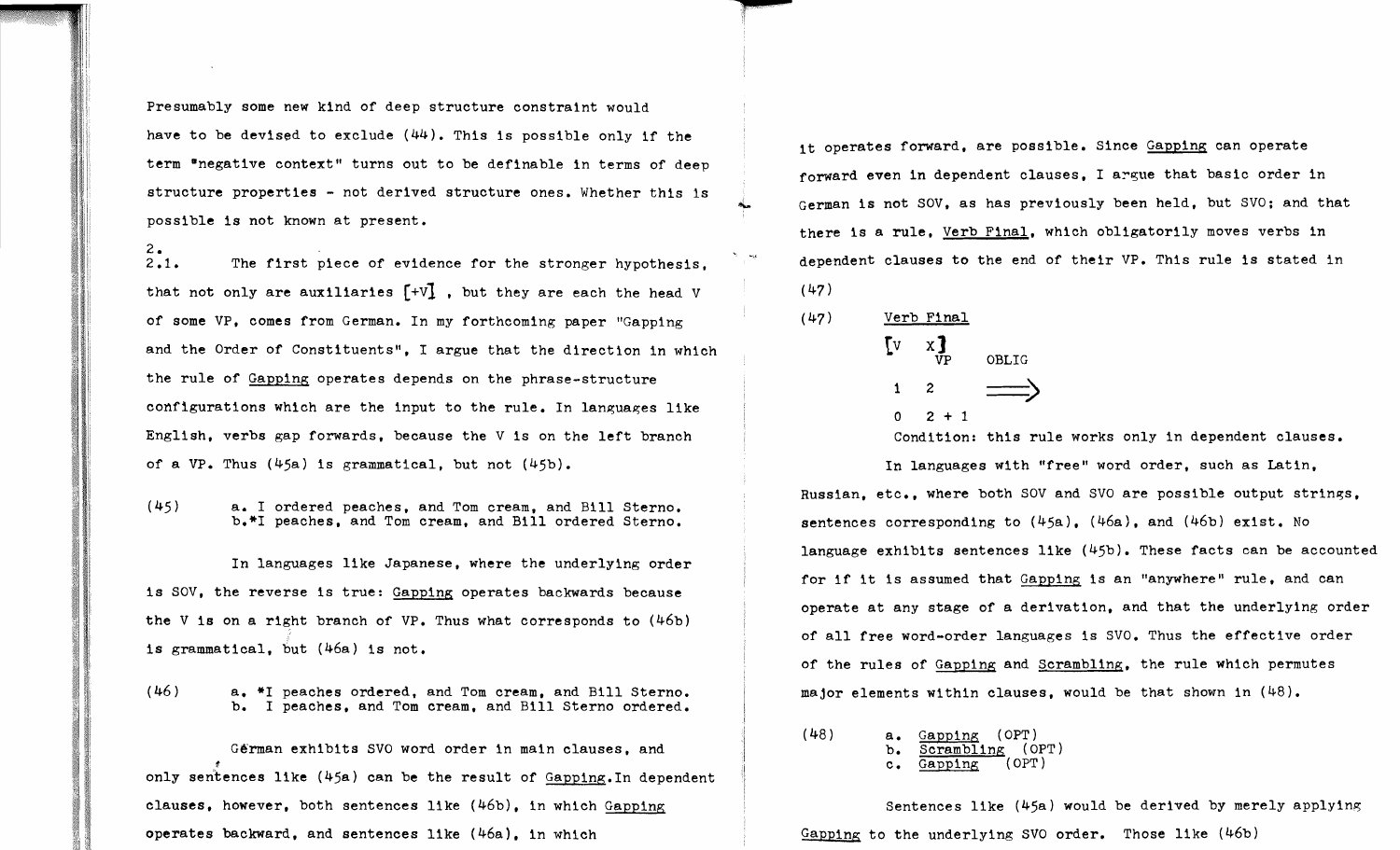would be derived by first applying Scrambling. which could give conjuncts of the form SOV. and then gapping backward. And sentences like (46a) would be derived by first gapping forward. yielding a string like  $(45a)$ , and then applying Scrambling to the first conjunct. converting SVO to SOV order. It is impossible to derive (45b) with these rules.

It is easy to see that a parallel explanation of the  $\sim$  NP German facts can be given if the rules in German are ordered as  $\begin{array}{c} \text{German} \\ \text{Gwendolyn} \end{array}$ in  $(49)$  and the underlying order of constituents in SVC.

 $(49)$  a.  $\frac{Gapping}{VerbFinal}$  (OPT)<br>b.  $VerbFinal$  (OBLIG)  $\frac{\text{Verb Final}}{\text{Gapping}}$  (OPT) c. Gapping

In order to derive sentences like  $(50)$ , which contain many "Hilfsverben" (=auxiliary verbs). the structure of (50) at the time Verb Final applies must be roughly that shown in  $(51)$ .

(50) Gwendolyn muss von Kasimir gesehen worden sein Gwendolyn must by Casimir seen been be (=have) 'Gwendolyn must have been seen by Casimir.'

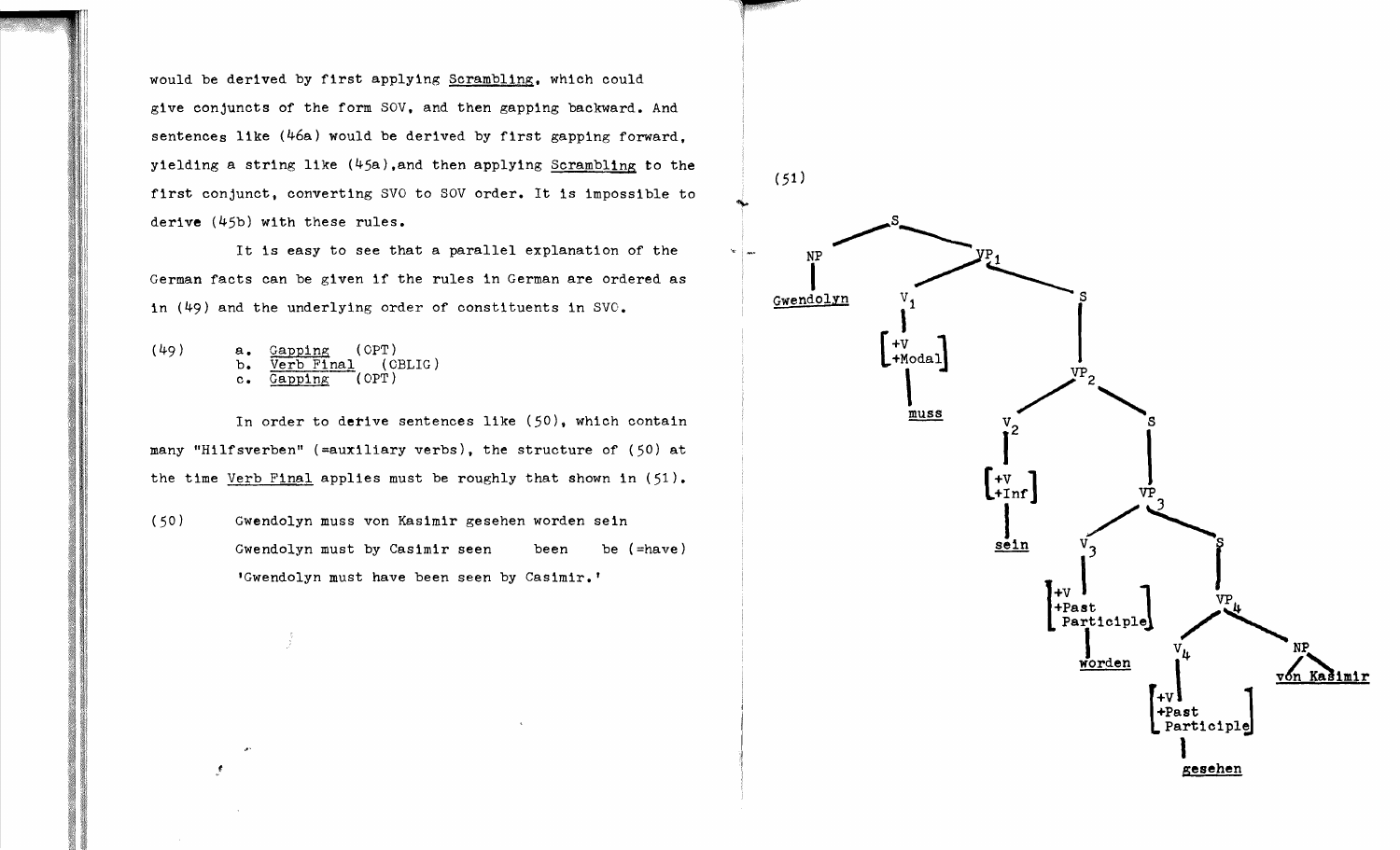Verb Final will move  $V_2$  to the end of VP<sub>2</sub>, V<sub>3</sub> to the end of VP<sub>3</sub>, and V<sub>4</sub> to the end of VP<sub>h</sub>, thus reversing the order of the bottom three verbs.(Note that the order before the application of this rule corresponds exactly to the order of the corresponding verbs in English.) If (51) were itself in a dependent clause. Verb Final would also have to move  $V_1$  to the end of  $VP_1$ , as has happened in (52).

(52 ) weil Gwendolyn von Kasimir gesehen worden sein muss. 'because Gwendolyn must have been seen by Casimir' ĺ

It is absolutely necessary to postulate four verb phrases in  $(51)$ , because there are other main clause-dependent blause pairs which show that the rule of Verb Final must produce order alternations with the main verb sehen 'see' (cf.(53)), with the passive "auxiliary" werden 'become' (cf. (54)), with the past tense verb  $sein 'be' (cf. (55)),$  and with the "modal auxiliary"</u> mussen 'must'. (Compare (50) and (52)).

- $(53)$   $\xi$ a. Kasimir sieht Gwendolyn. 'CasImir sees Gwendolyn.'
	- b. weil Kasimir Gwendolyn sieht because Casimir Gwendolyn sees 'because Casimir sees Gwendolyn'
- (54) a.", Gwendolyn wurde von Kasimir gesehen *t* Gwendolyn became by Casimir seen ٦ 'Gwendolyn was seen by Casimir'
	- b, weil Gwendolyn von Kasimir gesehen wurde because Gwendolyn by Casimir seen became 'because Gwendolyn was seen by Casimir'
- (55) a. Gwendolyn ist von Kasimir gesehen worden. Gwendolyn is by Casimir seen become. 'Gwendolyn has been seen by Casimir'.
	- b. weil Gwendolyn von Kasim'r gesehen worden ist. because Gwendolyn by Casimir seen become is. 'because Gwendolyn has been seen by Casimir'.

These facts provide evidence of the strongest kind that there is no category difference between German auxiliaries and other verbs, and that each auxiliary must be immediately dominated by VP. In passing it should perhaps be noted that the copula sein 'be' behaves just like all other verbs with respect to the rule of Verb Final:  $(56a)$  must be converted by this rule into  $(56b)$ .

(56) a. Hans 1st 
$$
\left\{\begin{array}{c}\n\text{Im Knast} \\
\text{ekelhart} \\
\text{eh Schelsskopf}\n\end{array}\right\}
$$
\n\nHans 1s  $\left\{\begin{array}{c}\n\text{Im the clink } \\
\text{repulsive'} \\
\text{a boundary'}\n\end{array}\right\}$ \n\nb. well Hans  $\left\{\begin{array}{c}\n\text{Im Knast} \\
\text{ekelhart} \\
\text{eh Schelsskopf}\n\end{array}\right\}$  1st\nbecause Hans 1s $\left\{\begin{array}{c}\n\text{Im the clink'} \\
\text{repulsive'} \\
\text{a boundary'}\n\end{array}\right\}$ 

 $2.2.$ The second argument that auxiliaries are main verbs comes from Greenberg (cf. his "Some universals of grammar" in his Universals of Language, M.I.T. Press), who notes that in languages whose basic order is SOY, if there is an auxiliary, it follows the verb, while in languages whose basic order 1s SVO, if there is an auxiliary, it precedes the verb. (Guarani, a language of South America, provides the only counterexample to this latter claim  $$ according to Greenberg, it exhibits the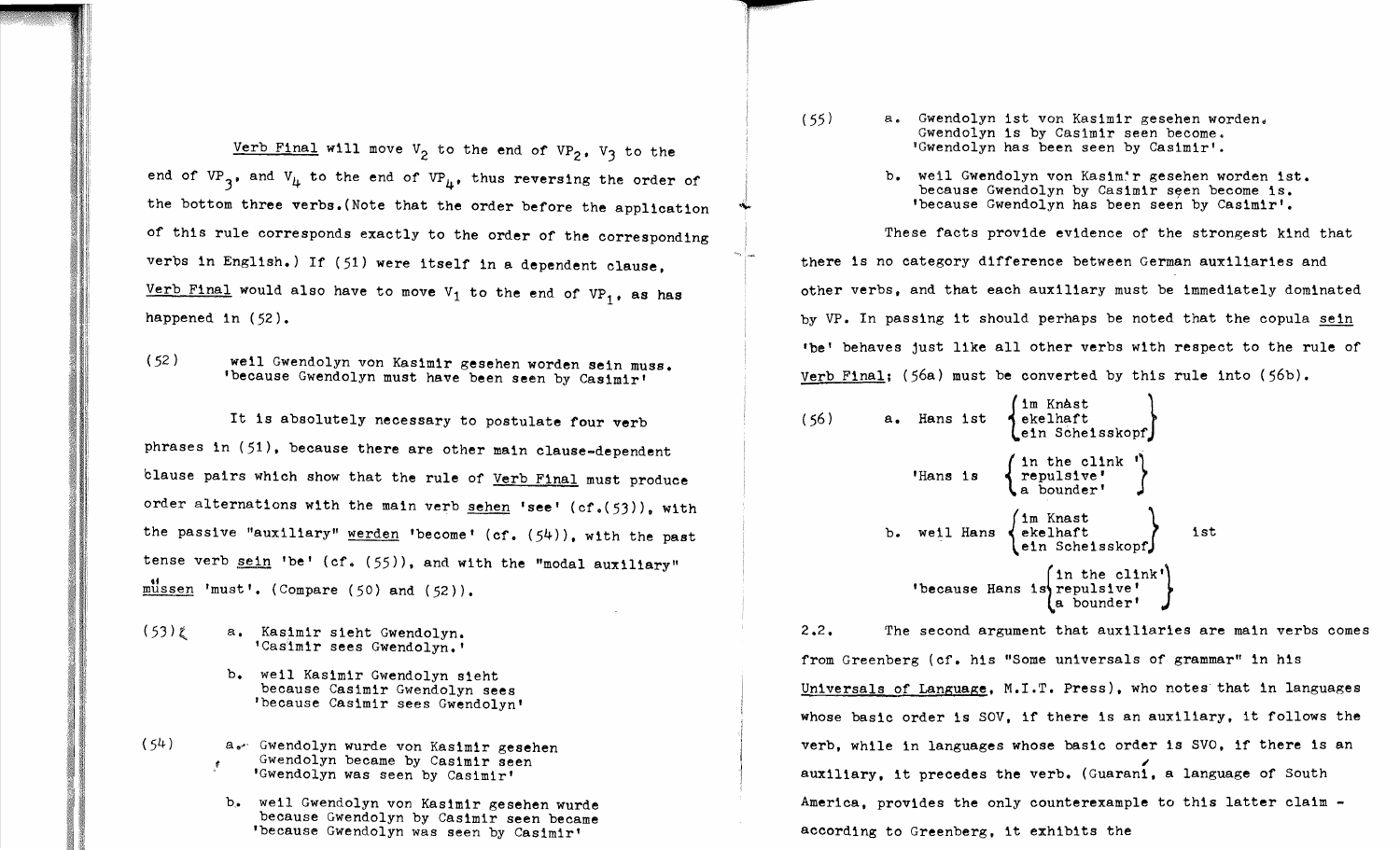order SV Aux 0.) These facts. which Greenberg merely notes. can be explained under the hypothesis that auxiliaries are main verbs: stating that the auxiliary was precedes writing a letter in (57).

(57) Bill was writing a letter.

is equivalent to stating that verbs precede their objects in English. I propose to derive (57) from (58).



so the fact that was precedes its object. writing a letter, is the same as the fact that writing precedes its object, a letter, and these facts need only be stated once.

 $^{\circ}$ Similarly, in Japanese, where the basic order is SOV, we find the auxiliary ita 'was' following the verb kaite 'writing' in (59). which corresponds to (57).

 $(59)$ Biru ga tegami 0 kaite ita. Bill (particle) letter (particle) writing was 'Bill was writing a letter.'

This sentence would derive from  $(60)$ :



Once again, the fact that the phrase tegami o kaite precedes ita is the same as the fact that tegami 0 precedes kaite: all objects precede their verbs in Japanese.

The fact that auxiliaries which derive from intransitive verbs. like mussen 'must' in  $(27)$ , behave like the transitive auxiliaries just discussed is accounted for by the fact that the rule of It Replacement, which converts  $(27)$  into  $(25)$ , is formulated in such a way that it always adjoins the infinitive phrase to the same side of the VP as the side on which the other objects appear. In other words. It Replacement. just like Gapping, operates in different directions in different languages. the direction in particular languages being dependent on the input phrase-structure configuration.